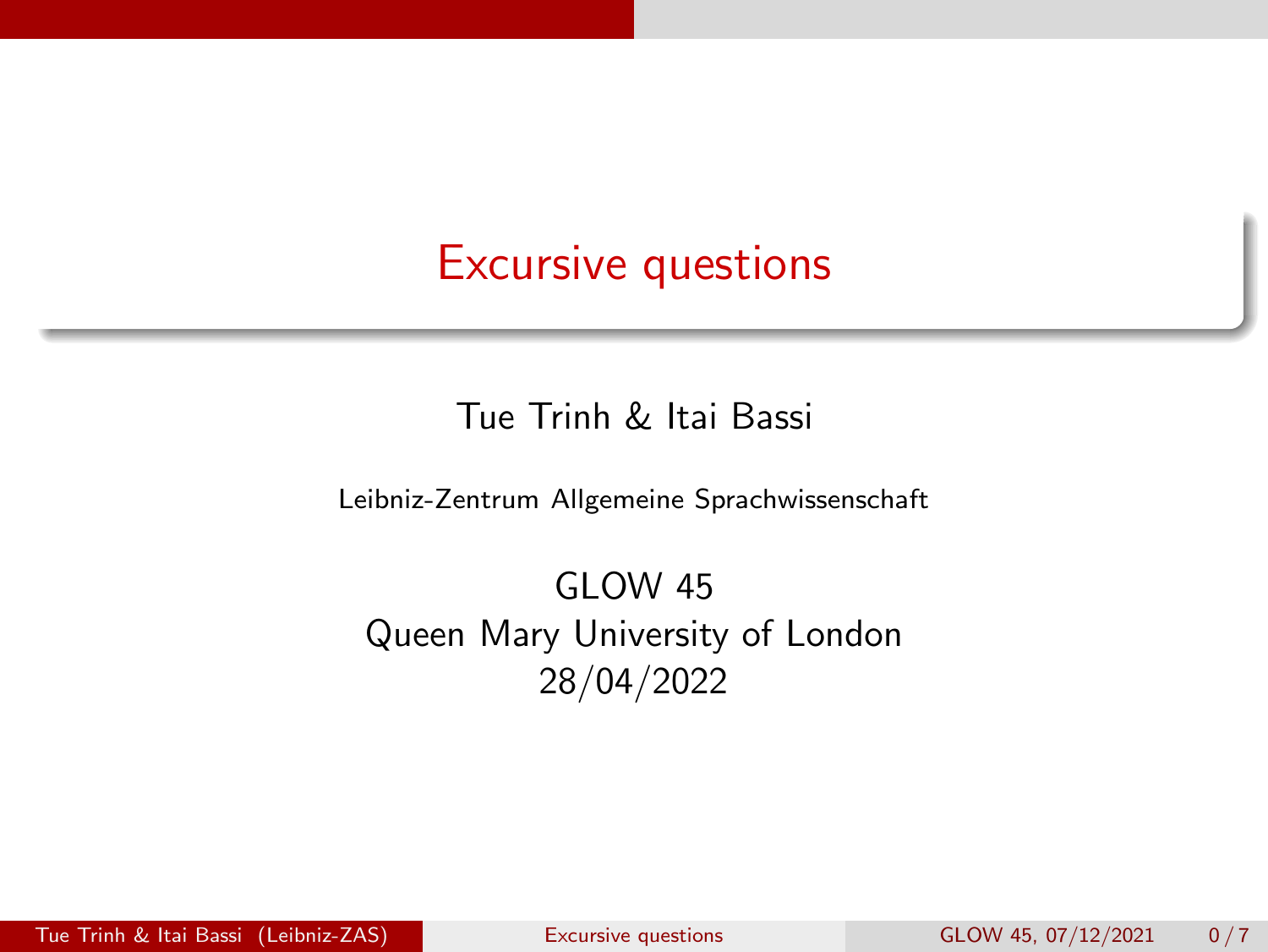# A question about a question (act)

- (1) A: Did John use the car yesterday?  $\leftarrow$  antecedent question  $(AQ)$ 
	- B: When?  $\leftarrow$  excursive question  $(EQ)$
	- A: In the evening.
	- B: No. (He used it in the morning.)
- $(2)$  Which time t is such that A asks B whether John used the car yesterday at the time t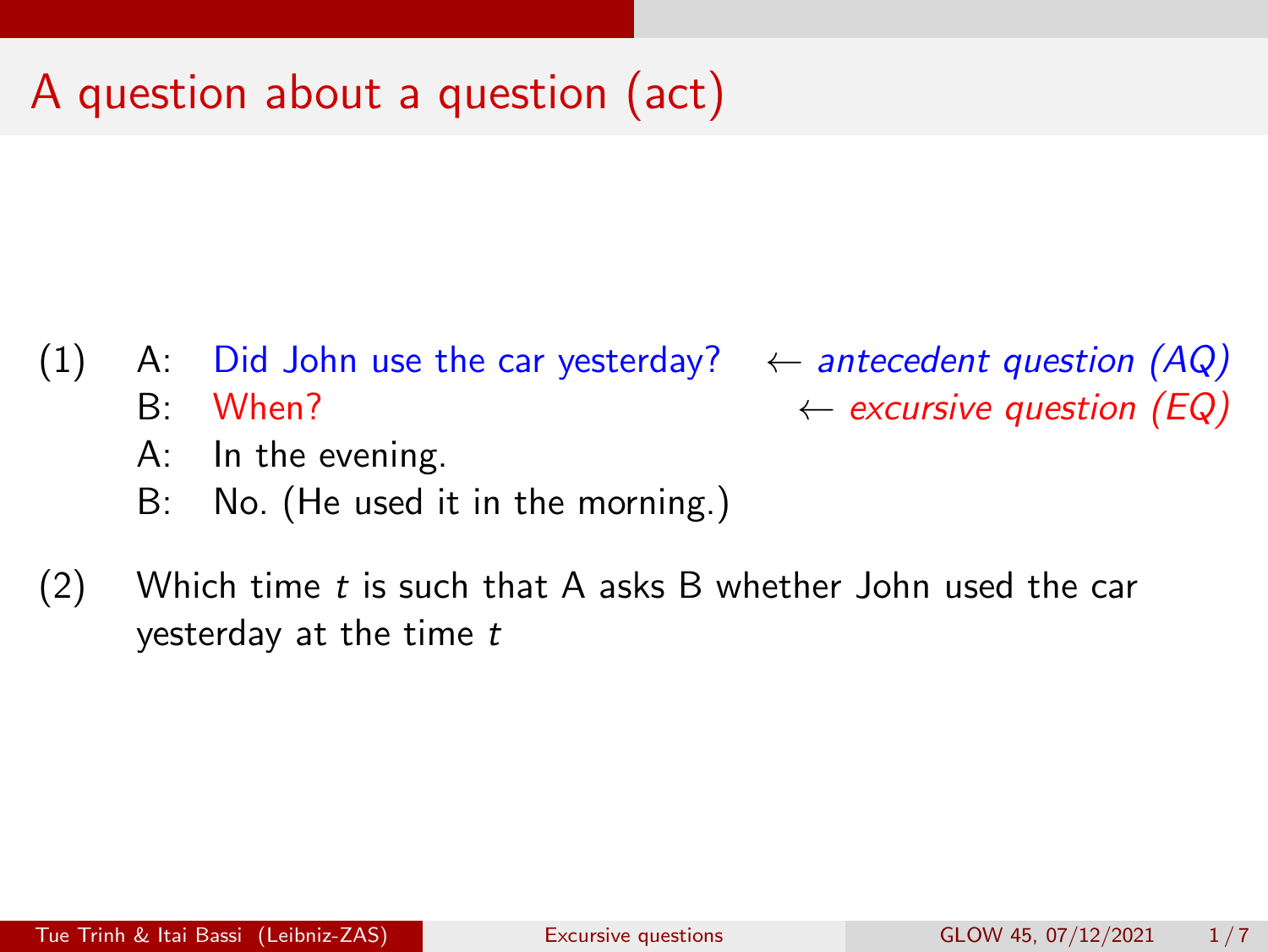# Connectivity effects

- (3) A: Which ship did they sink?
	- B: With what?
	- A: A torpedo.
	- B: The Japanese ship.
- (4) A: Which ship sank?  $B: #With what?$ 
	- A: #A torpedo.
	- B: #The Japanese ship.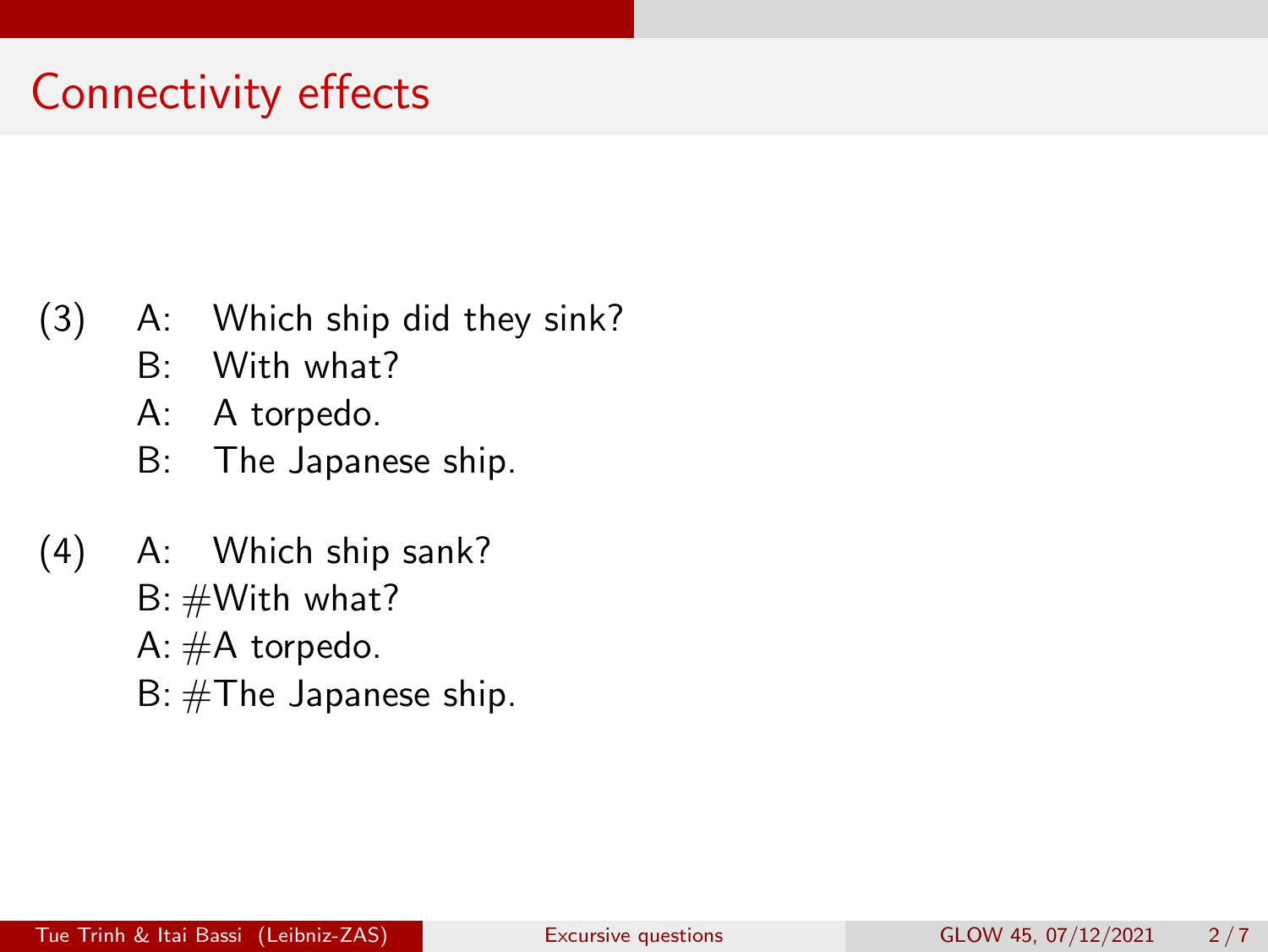# Reconstruction effects

- (5) A: Did every boy<sub>1</sub> write a letter?
	- B: To which of his<sub>1</sub> relatives?
	- A: To his $_1$  uncle.
	- $B^{\dagger}$  No.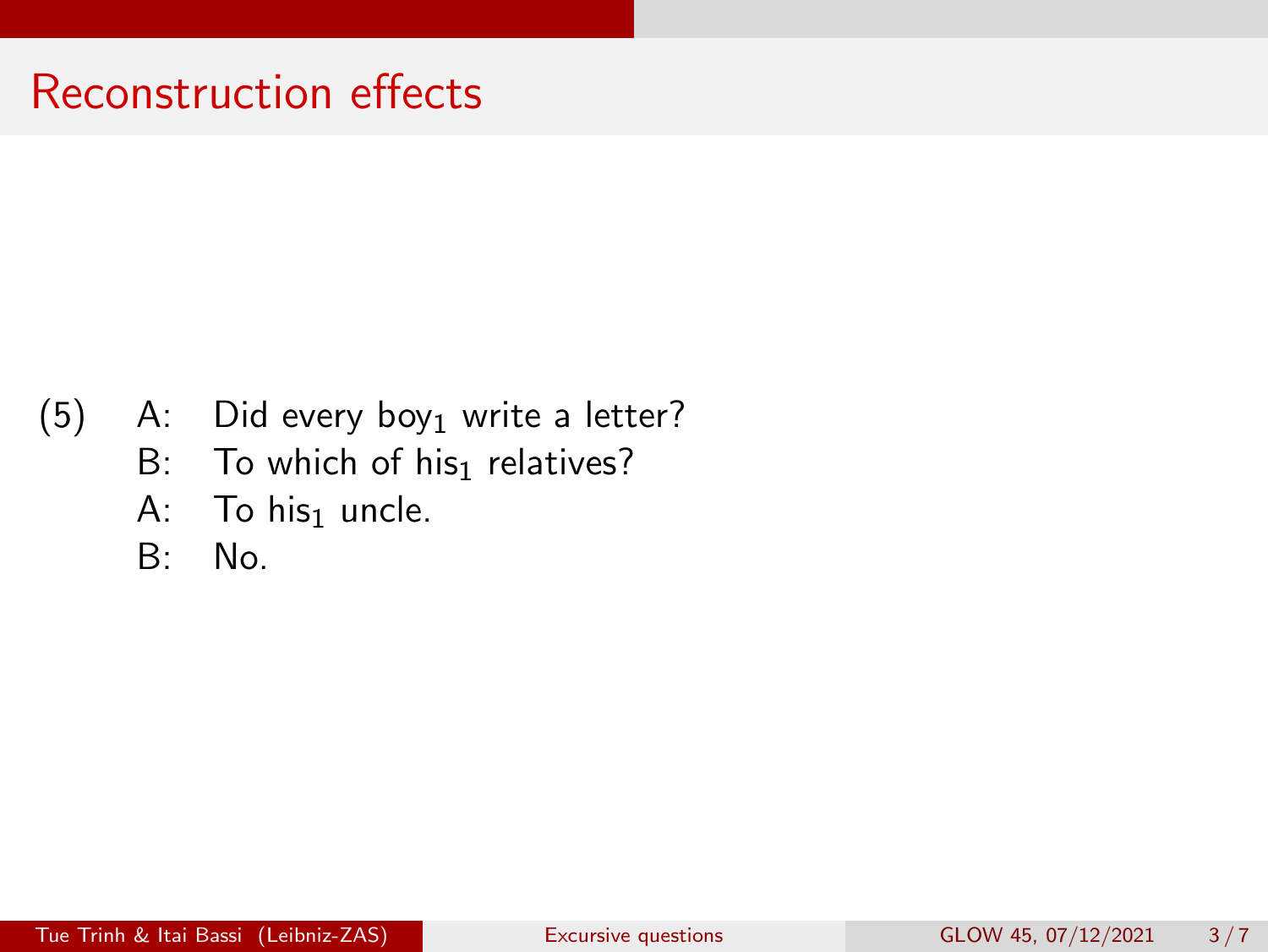# A effects

- (6) A: Does Bill think John used the car?
	- B: When?
	- A: Yesterday.
	- B: No. (Bill thinks John used the car last week.)
- (7) A: Does Bill believe the claim that John used the car? B: #When?
	- A: #Yesterday
	- $B: \#No.$
- $\rightarrow$  EQs are not cases of echo questions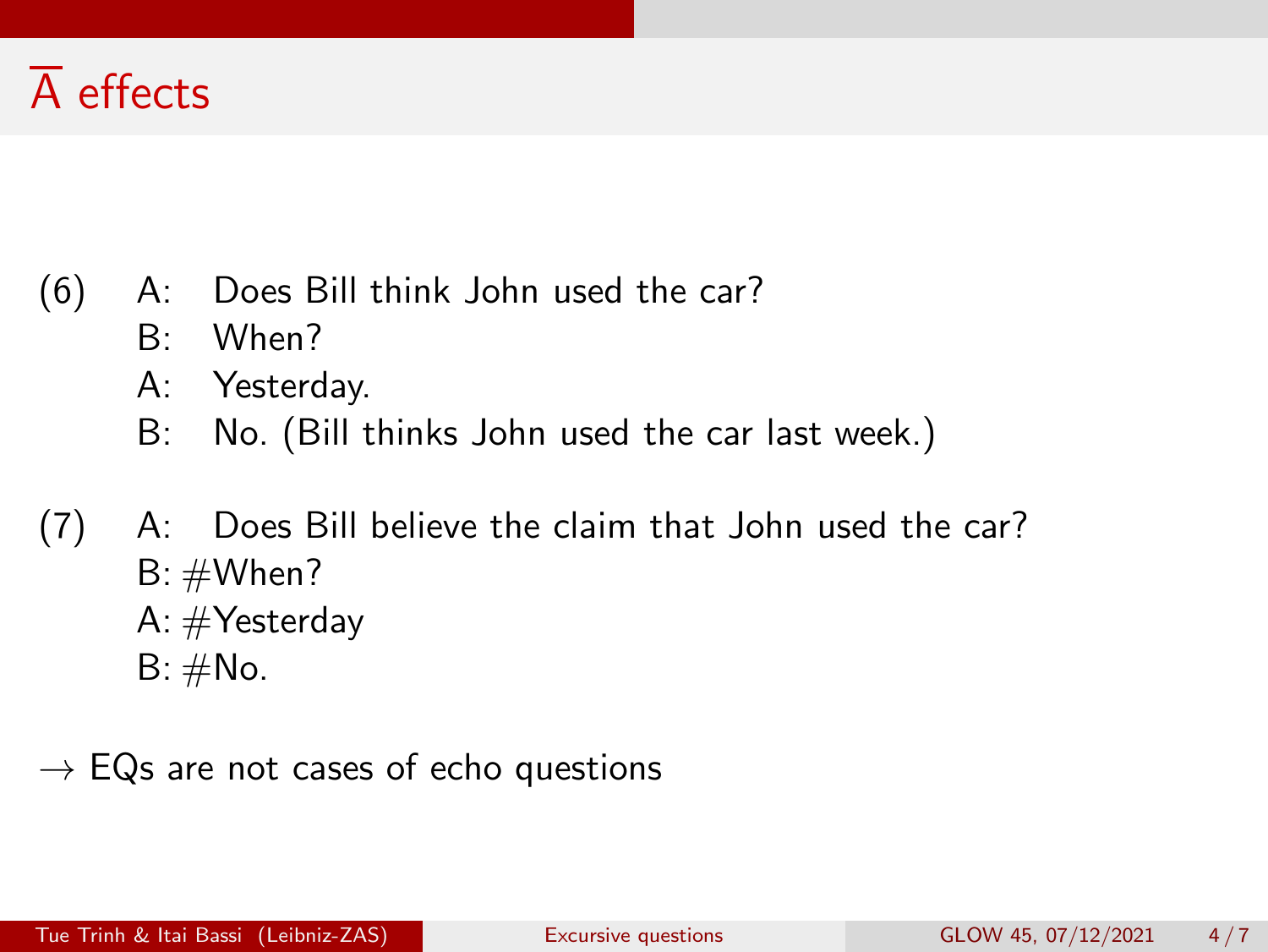# Definiteness constraint

- (8) A: Did John read the book?
	- B: Which book?
	- A: Barriers.
	- B: No.
- (9) A: Did John read a book? B: #Which book?
	- A: #Barriers.
	- $B: \#No.$
- $\rightarrow$  EQs are not cases of sluicing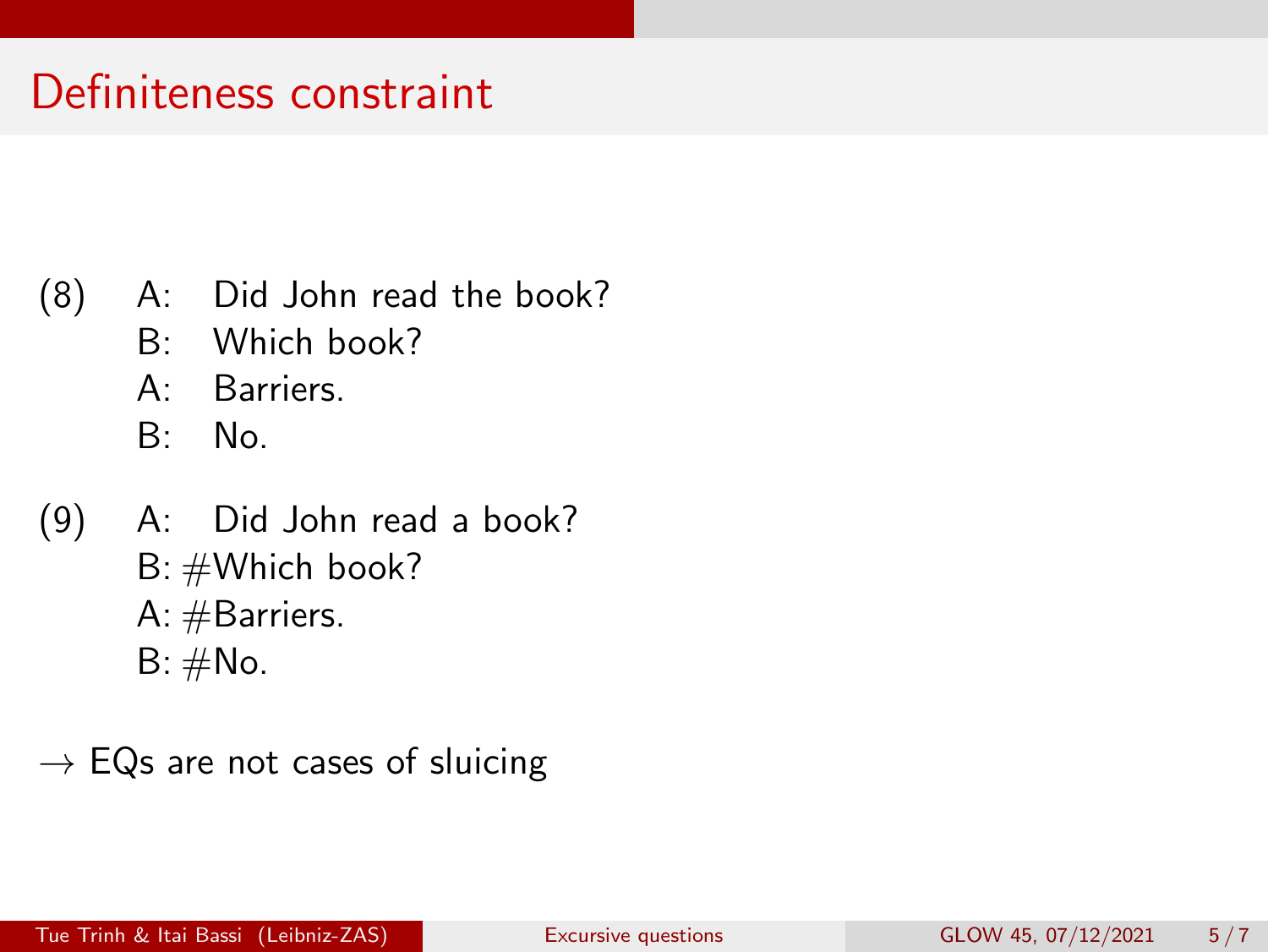### (10) Main ingredients

- a. Sentences come with a syntactically represented performative prefix
- b. EQs are constructed from AQs by merge and trace conversion

(cf. [Stenius, 1967](#page-9-1); [Ross, 1970](#page-9-2); [Lakoff, 1970;](#page-8-0) [Gazdar, 1979](#page-8-1); [Chomsky, 1981](#page-8-2), [1986](#page-8-3); [Krifka, 2001;](#page-8-4) [Fox, 2003;](#page-8-5) [Sauerland, 2004;](#page-9-3) [Krifka, 2015;](#page-8-6) [Sauerland and Yatsushiro, 2017](#page-9-4); [Trinh and Truckenbrodt, 2018;](#page-9-5) [Hackl, 2019;](#page-8-7) [Trinh, 2021](#page-9-6))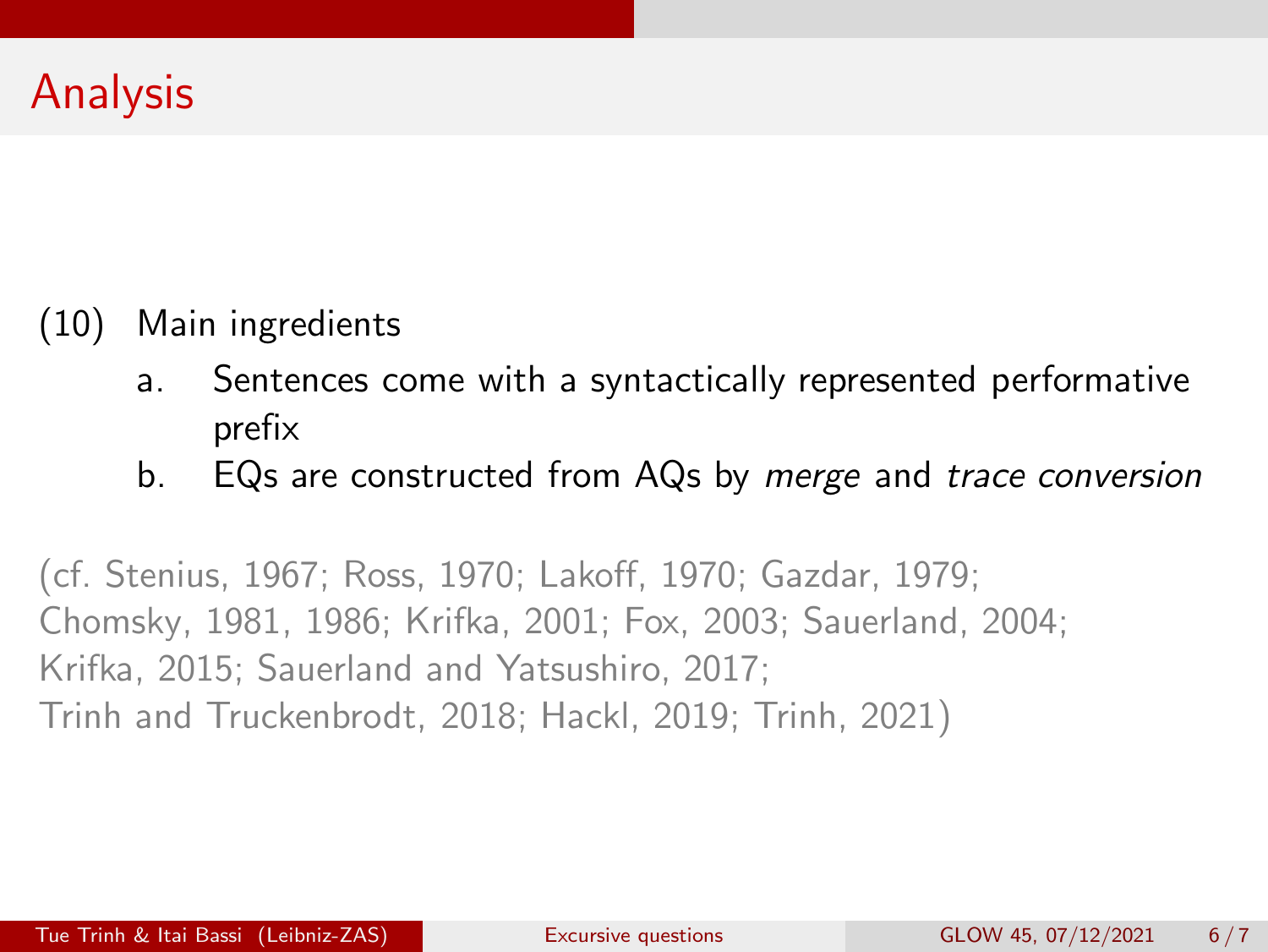## Illustration

- (11) A: Did John use the car?  $[CP A ASK B [CP WHETHER]TP$  John used the car B: When?  $\begin{bmatrix} C_P & B & ASK \end{bmatrix}$   $\begin{bmatrix} C_P & W & B \end{bmatrix}$   $\begin{bmatrix} C_P & W & B \end{bmatrix}$   $\begin{bmatrix} T_P & \text{John used the car then } x \end{bmatrix}$
- (12) A: Did John read the book?  $[CP A ASK B [CP WHETHER F]P]$  John read the<sub>x</sub> book B: Which book?  $\begin{bmatrix} C_P & B & ASK \end{bmatrix}$  and  $\begin{bmatrix} C_P & B & ABK \end{bmatrix}$  and  $\begin{bmatrix} C_P & B & ABK \end{bmatrix}$  and  $\begin{bmatrix} C_P & B & ABK \end{bmatrix}$  and  $\begin{bmatrix} C_P & B & ABK \end{bmatrix}$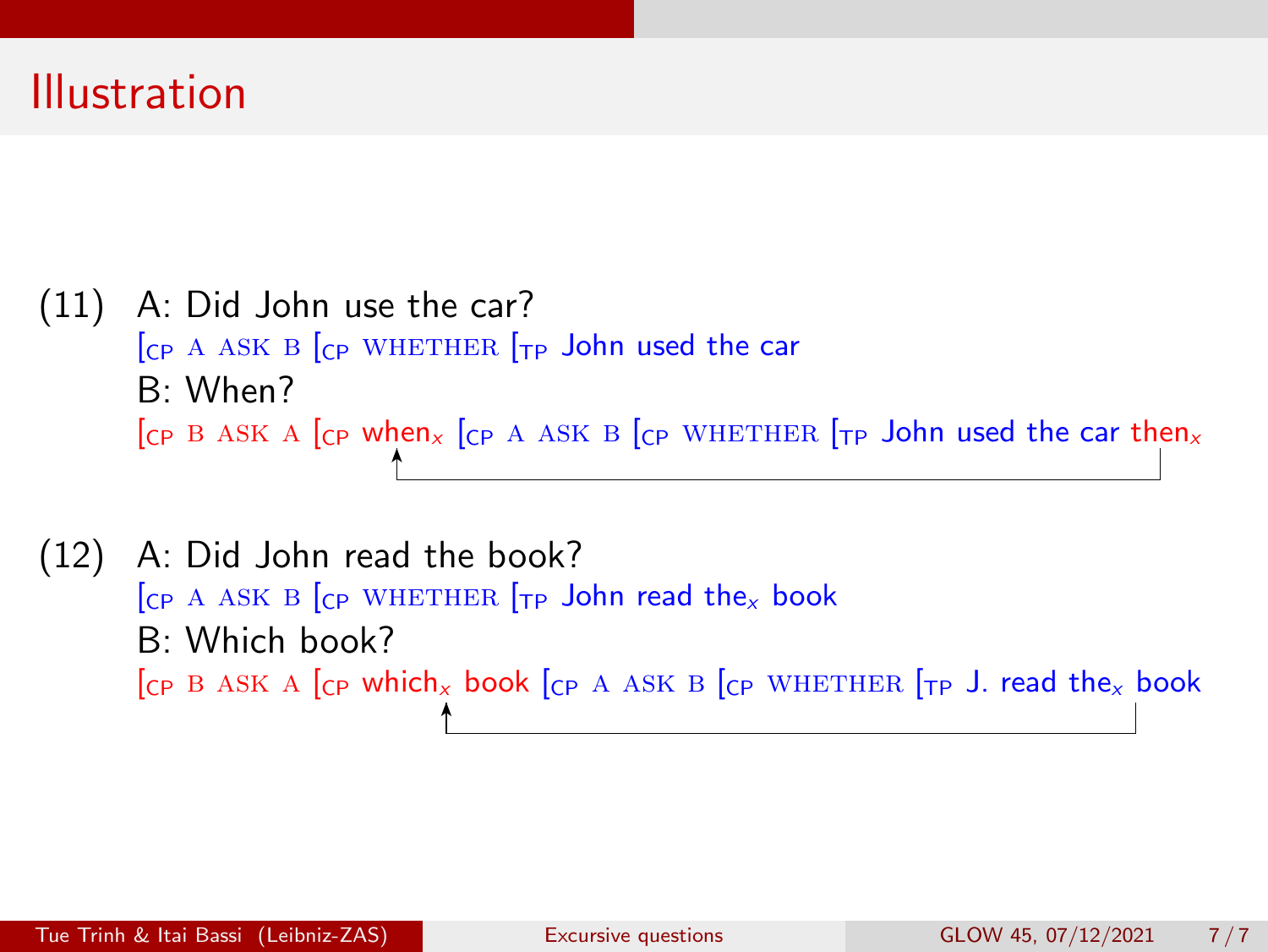#### [References](#page-8-8)

- <span id="page-8-8"></span><span id="page-8-2"></span>Chomsky, Noam. 1981. Lectures on Government and Binding. Dordrecht, The Netherlands: Foris Publications.
- <span id="page-8-3"></span>Chomsky, Noam. 1986. Barriers, volume 13 of Linguistic Inquiry Monographs. Cambride, Massachusetts: MIT Press.
- <span id="page-8-5"></span>Fox, Danny. 2003. On Logical Form. In Minimalist Syntax, ed. Randall Hendrick, 82–123. Blackwell.
- <span id="page-8-1"></span>Gazdar, Gerald. 1979. Pragmatics: Implicature, Presupposition and Logical Form. New York: Academic Press.
- <span id="page-8-7"></span>Hackl, Martin. 2019. On Haddock's puzzle and the role of presupposition in reference resolution. Snippets 37:37–39.
- <span id="page-8-4"></span>Krifka, Manfred. 2001. Quantifying into question acts. Natural Language Semantics 9:1–40.
- <span id="page-8-6"></span>Krifka, Manfred. 2015. Bias in Commitment Space Semantics: Declarative questions, negated questions, and question tags. Proceedings of SALT 25:328–345.

<span id="page-8-0"></span>Lakoff, George. 1970. Linguistics and natural logic. Synthese 22:151–271.